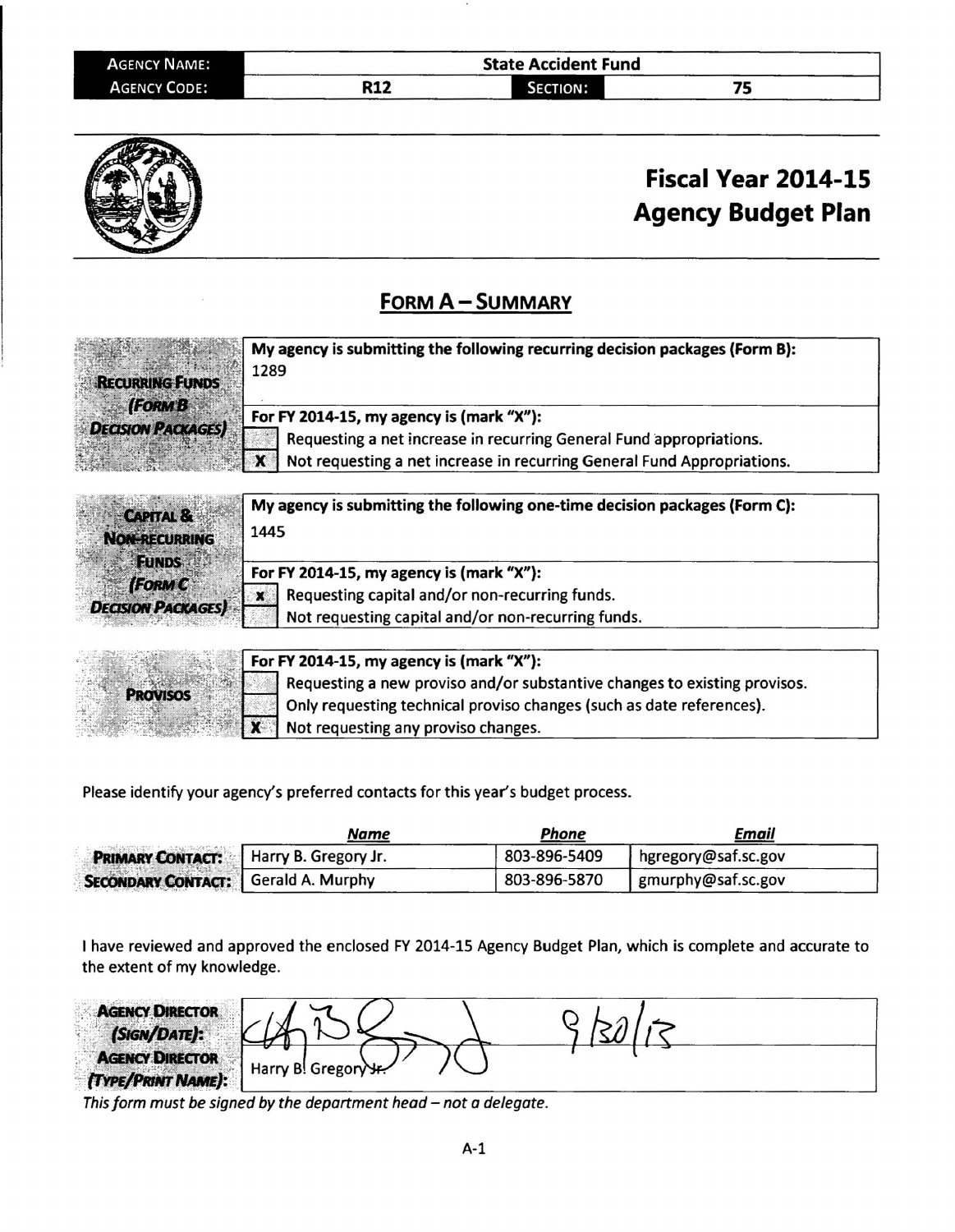| <b>AGENCY NAME:</b> | <b>State Accident Fund</b> |                 |  |
|---------------------|----------------------------|-----------------|--|
| <b>AGENCY CODE:</b> | R12                        | <b>SECTION:</b> |  |

## **FORM B – PROGRAM REVISION REQUEST**

| <b>DECISION PACKAGE</b>    | 1289                                                                                                                                                                                                                                                                           |
|----------------------------|--------------------------------------------------------------------------------------------------------------------------------------------------------------------------------------------------------------------------------------------------------------------------------|
|                            | Provide the decision package number issued by the PBF system ("Governor's Request").                                                                                                                                                                                           |
| <b>TITLE</b>               | <b>Employee Benefits</b>                                                                                                                                                                                                                                                       |
|                            | Provide a brief, descriptive title for this request.                                                                                                                                                                                                                           |
| <b>AMOUNT</b>              | \$75,061                                                                                                                                                                                                                                                                       |
|                            | What is the net change in requested appropriations for FY 2014-15? This amount should<br>correspond to the decision package's total in PBF across all funding sources.                                                                                                         |
|                            | <b>SECTION 42-7-10.</b> Establishment of the State Accident Fund.                                                                                                                                                                                                              |
| <b>ENABLING AUTHORITY</b>  |                                                                                                                                                                                                                                                                                |
|                            | What state or federal statutory, regulatory, and/or administrative authority established<br>this program? Is this decision package prompted by the establishment of or a revision to<br>that authority? No                                                                     |
|                            | Mark "X" for all that apply:                                                                                                                                                                                                                                                   |
|                            | Change in cost of providing current services to existing program audience.<br>X<br>Non-mandated change in eligibility / enrollment for existing program.                                                                                                                       |
| <b>FACTORS ASSOCIATED</b>  | Change in case load / enrollment under existing program guidelines.                                                                                                                                                                                                            |
| WITH THE REQUEST           | Non-mandated program change in service levels or areas.                                                                                                                                                                                                                        |
|                            | Loss of federal or other external financial support for existing program.                                                                                                                                                                                                      |
|                            | Exhaustion of fund balances previously used to support program.                                                                                                                                                                                                                |
|                            | Proposed establishment of a new program or initiative.                                                                                                                                                                                                                         |
| <b>RECIPIENTS OF FUNDS</b> | These funds will be paid to Public Employee Benefit Authority, Social Security<br>Administration, Unemployment Insurance, and Workers' Compensation Insurance.                                                                                                                 |
|                            | What individuals or entities would receive these funds (contractors, vendors, grantees,<br>individual beneficiaries, etc.)? How would these funds be allocated $-$ using an existing<br>formula, through a competitive process, based upon predetermined eligibility criteria? |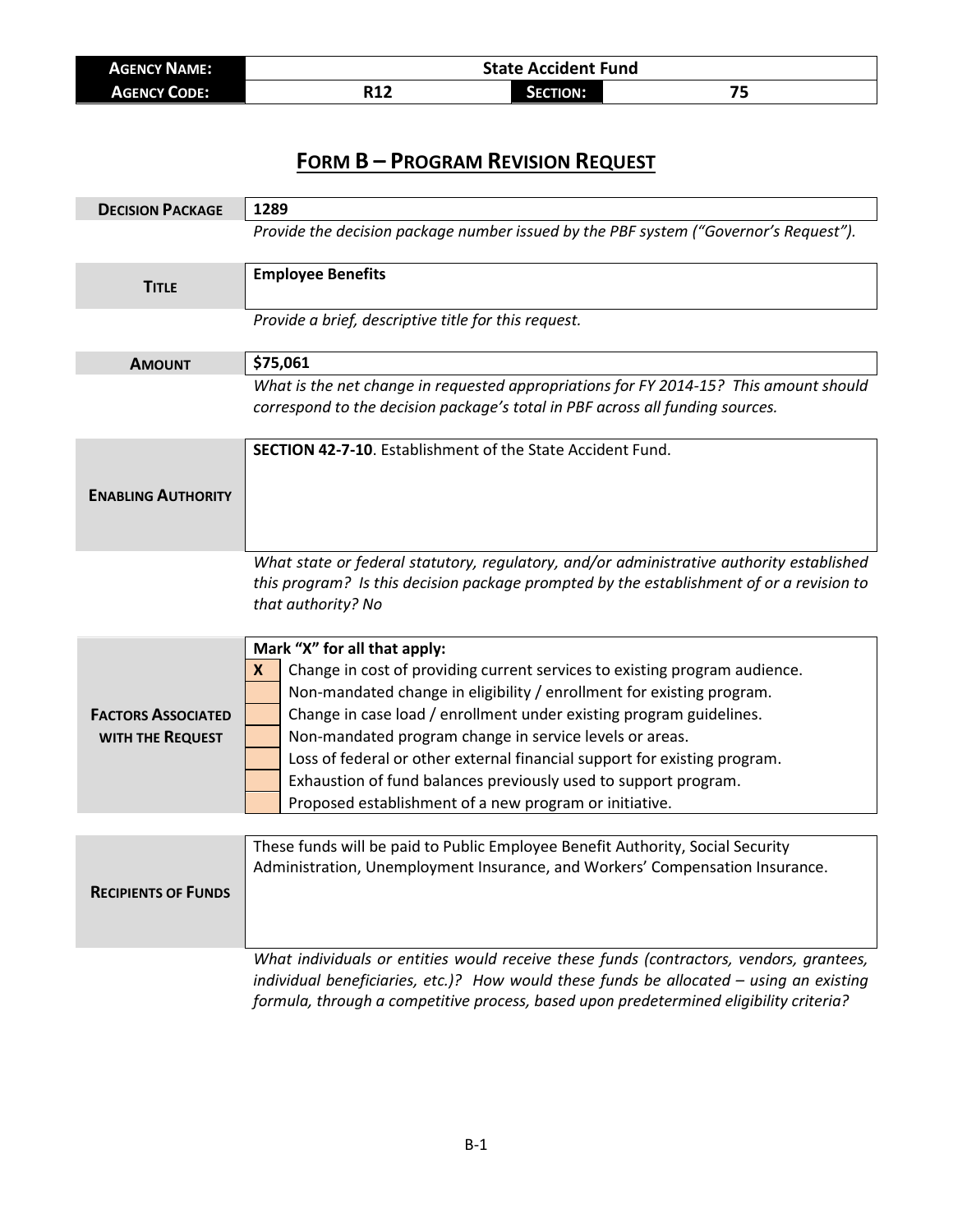| AGENCY NAME:        | <b>State Accident Fund</b> |          |          |
|---------------------|----------------------------|----------|----------|
| <b>AGENCY CODE:</b> | D1 J<br>717                | SECTION: | - 1<br>- |

| <b>RELATED REQUEST(S)</b>             | Not relate to other decision packages.                                                                                                                                                                                              |
|---------------------------------------|-------------------------------------------------------------------------------------------------------------------------------------------------------------------------------------------------------------------------------------|
|                                       | Is this decision package associated with other decision packages requested by your<br>agency or other agencies this year? Is it associated with a specific capital or non-<br>recurring request?                                    |
| <b>MATCHING FUNDS</b>                 | Not Applicable                                                                                                                                                                                                                      |
|                                       | Would these funds be matched by federal, institutional, philanthropic, or other<br>resources? If so, identify the source and amount.                                                                                                |
| <b>FUNDING</b><br><b>ALTERNATIVES</b> | The State Accident Fund does not receive General Fund appropriations. The agency is<br>funded through "other" funds. These consist of premiums paid by our policyholders,<br>recoveries, and interest income.                       |
|                                       | What other possible funding sources were considered? Could this request be met in<br>whole or in part with the use of other resources, including fund balances? If so, please<br>comment on the sustainability of such an approach. |
| <b>SUMMARY</b>                        | The requested funds are needed to comply with State and Federal Laws.                                                                                                                                                               |

*Provide a summary of the rationale for the decision package. Why has it been requested? How specifically would the requested funds be used?*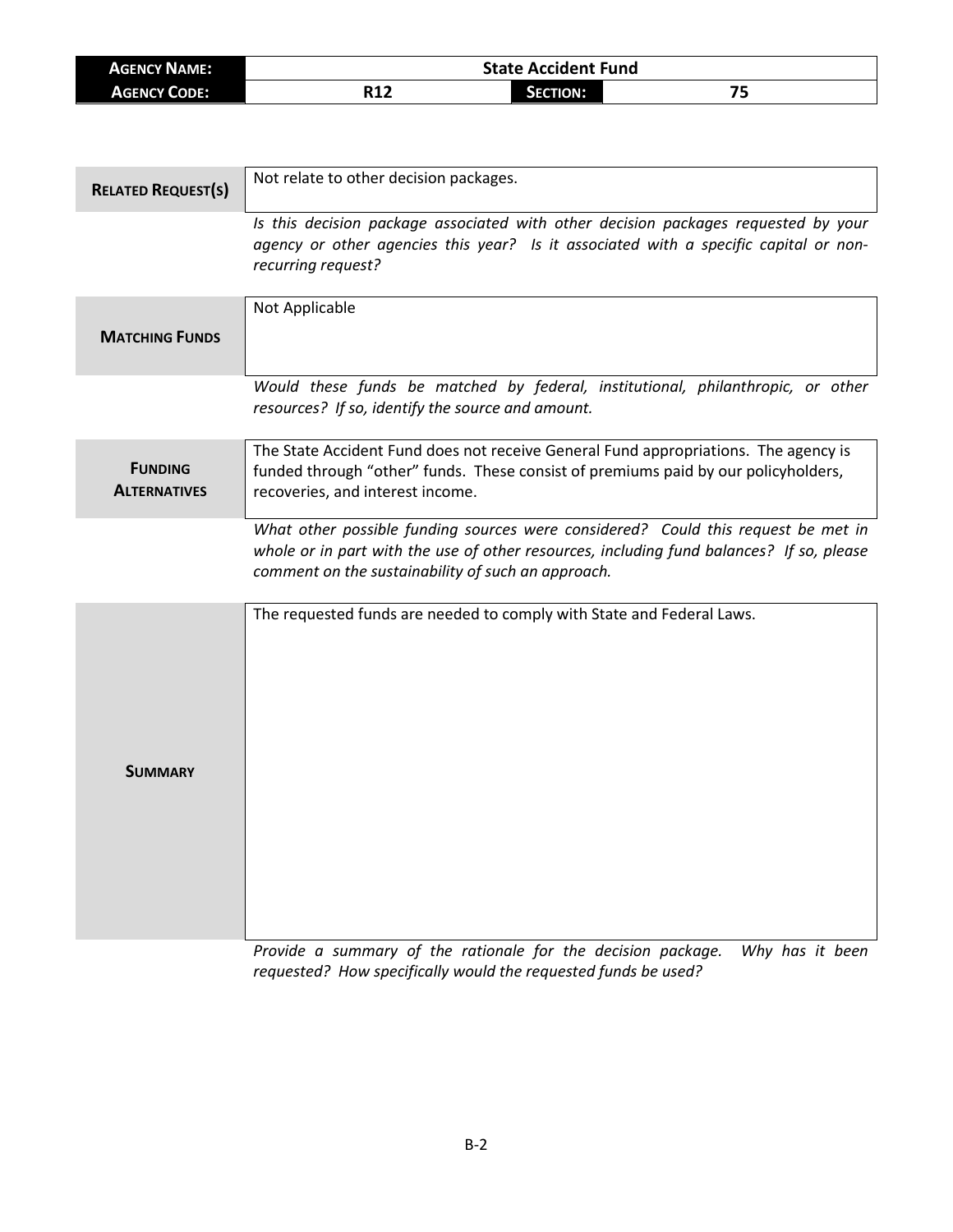| <b>AGENCY NAME:</b> |     | <b>State Accident Fund</b> |    |  |
|---------------------|-----|----------------------------|----|--|
| <b>AGENCY CODE:</b> | R12 | <b>SECTION:</b>            | 75 |  |

| <b>METHOD OF</b><br><b>CALCULATION</b> | Calculated fringe benefits using the State Budget Division's "Employer Contributions<br>Rate Table."                                                                                                  |
|----------------------------------------|-------------------------------------------------------------------------------------------------------------------------------------------------------------------------------------------------------|
|                                        | How was the amount of the request calculated? What factors could cause deviations<br>between the request and the amount that could ultimately be required in order to<br>perform the underlying work? |
|                                        | This change will not form an additional obligation for the State.                                                                                                                                     |

**FUTURE IMPACT**

*Will the state incur any maintenance-of-effort or other obligations by adopting this decision package? What impact will there be on future capital and/or operating budgets if this request is or is not honored? Has a source of any such funds been identified and/or obtained by your agency?*

| <b>PRIORITIZATION</b> | If not appropriated, the agency will not have sufficient funds to pay the mandated<br>employer contributions. These contributions are automatically charged to the agency<br>by the Comptroller General. |
|-----------------------|----------------------------------------------------------------------------------------------------------------------------------------------------------------------------------------------------------|
|                       | If no or insufficient new funds are available in order to meet this need, how would the                                                                                                                  |

*agency prefer to proceed? By using fund balances, generating new revenue, cutting other programs, or deferring action on this request in FY 2014-15?*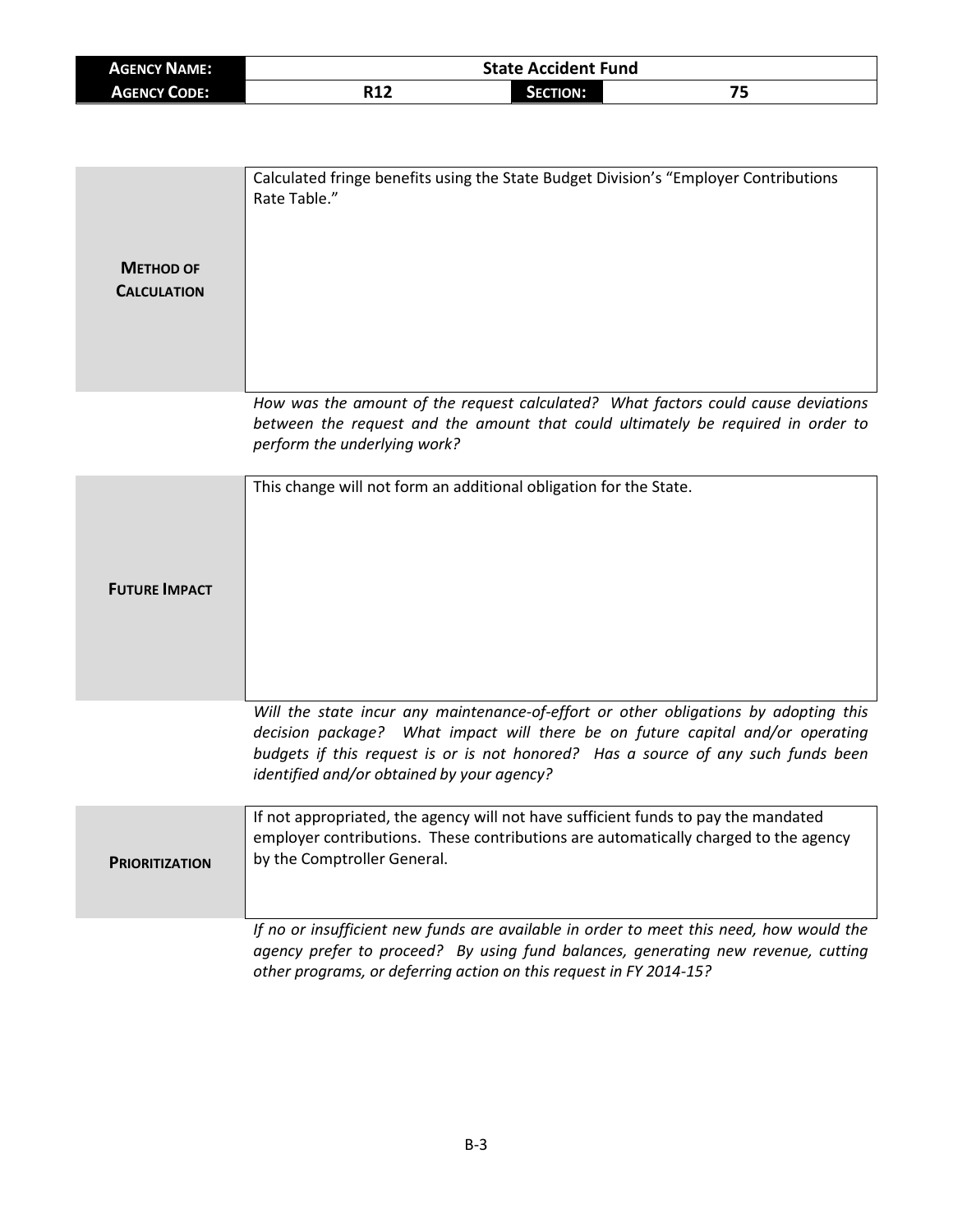| <b>AGENCY NAME:</b> | <b>State Accident Fund</b> |               |     |
|---------------------|----------------------------|---------------|-----|
| <b>AGENCY CODE:</b> | n1 1<br>៶⊥∠                | <b>CTION:</b> | - 1 |

| <b>INTENDED IMPACT</b> | Compliance with all State and Federal laws.                                                                                      |
|------------------------|----------------------------------------------------------------------------------------------------------------------------------|
|                        | What impact is this decision package intended to have on service delivery and program<br>outcomes, and over what period of time? |
| <b>PROGRAM</b>         |                                                                                                                                  |

**EVALUATION**

*How would the use of these funds be evaluated? What specific outcome or performance measures would be used to assess the effectiveness of this program?*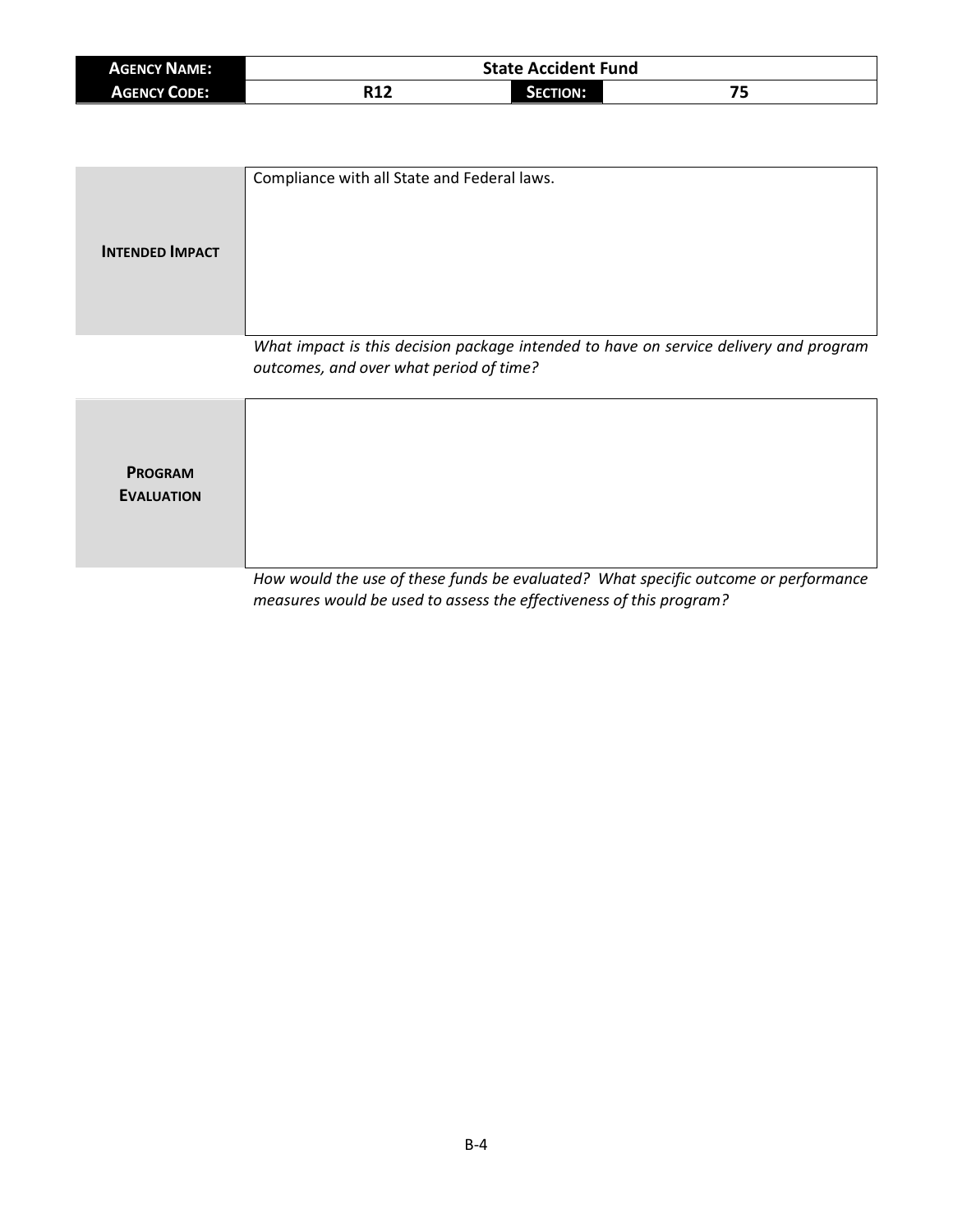| <b>AGENCY NAME:</b> | <b>State Accident Fund</b> |          |    |
|---------------------|----------------------------|----------|----|
| <b>AGENCY CODE:</b> | R12                        | Section: | -- |

## **FORM C – CAPITAL OR NON-RECURRING APPROPRIATION REQUEST**

| <b>DECISION PACKAGE</b> | 1445                                                                                                                                                                  |  |  |
|-------------------------|-----------------------------------------------------------------------------------------------------------------------------------------------------------------------|--|--|
|                         | Provide the decision package number issued by the PBF system ("Governor's Request").                                                                                  |  |  |
| <b>TITLE</b>            | Nonrecurring Other Operating - Moving Expenses                                                                                                                        |  |  |
|                         | Provide a brief, descriptive title for this request.                                                                                                                  |  |  |
| <b>AMOUNT</b>           | \$236,494                                                                                                                                                             |  |  |
|                         | How much is requested for this project in FY 2014-15?                                                                                                                 |  |  |
| <b>BUDGET PROGRAM</b>   | <b>Administration Other Operating</b><br>I.                                                                                                                           |  |  |
|                         | Identify the associated budget program(s) by name and budget section.                                                                                                 |  |  |
| <b>SUMMARY</b>          | The agency's lease is set to expire on June 30, 2014. If the agency is forced to relocate,<br>these funds will be used to cover the cost of moving to a new location. |  |  |

*Provide a summary of the project and explain why it is necessary.*